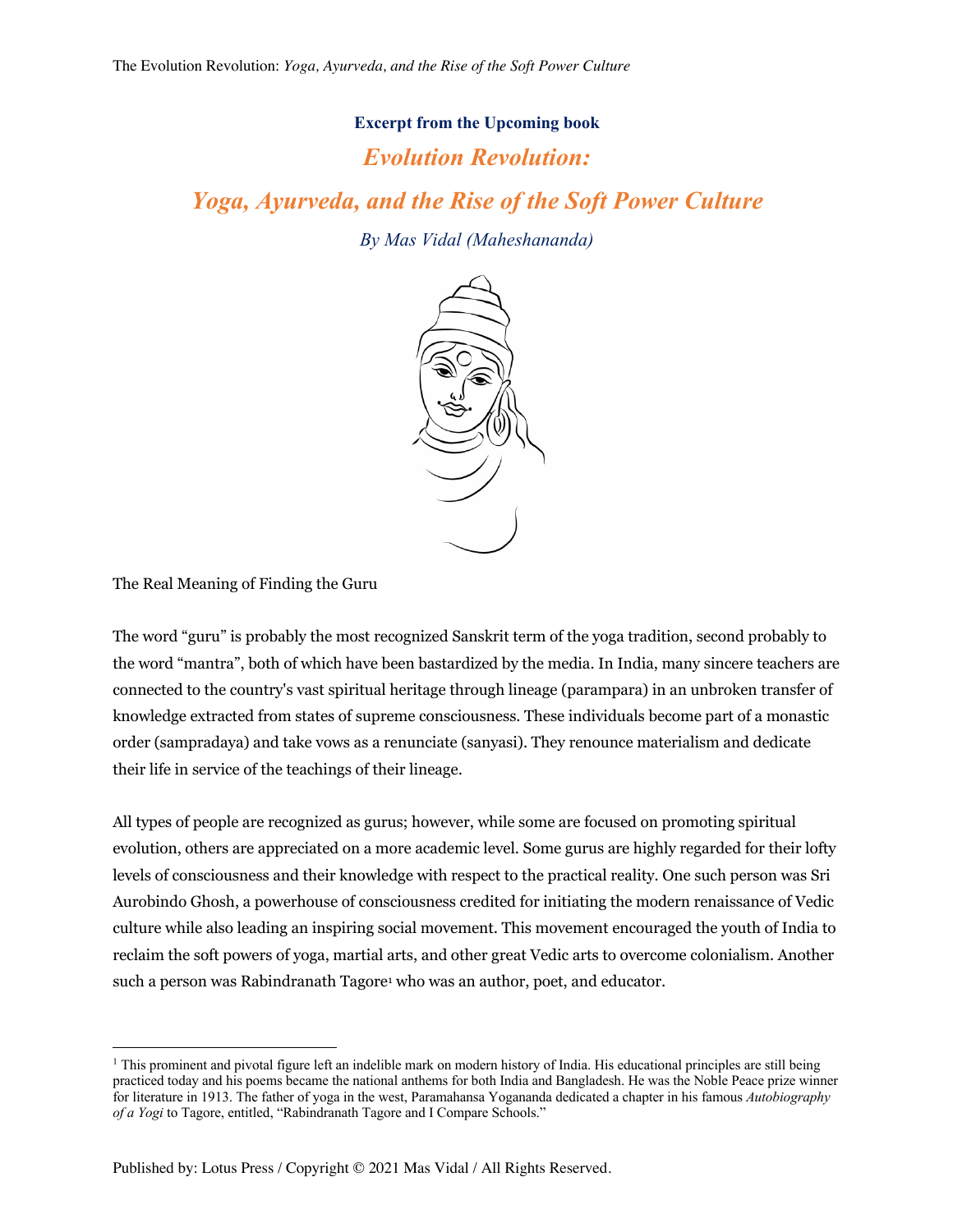Traditionally, a guru can either be married and regarded as part of the Brahminical caste, or a guru can be regarded as a sanyasi who renounces any material belongings, practices chastity, and lives a more secluded life in a monastery or ashram. Those who follow the monastic path can eventually become a Swami, one who has been initiated into the Swami Order of India that is linked to the Shankaracharya, the spiritual figure head. Dashanami Sannyāsins, ten-subdivisions, are associated mainly with the four maṭhas, sacred temples, established in four corners of India by Adi Shankara who reorganized an old heritage going back many millenniums. There are several stages of the monastic life before one finally becomes a sanyasi, one that has renounced attachment to the material world. This type of renunciation is also a metaphor that any aspirant can embrace by renouncing the idea that anything from the relative world will bring inner contentment or happiness. Generally speaking, the teacher-guru student relationship is the most sacred of the Vedic-Indic culture. Their relationship sustains the extensive and sacred Sanskrit literature of Vedanta and the other five main philosophical expressions, (shad darsanas) as well as all the many subbranches (Upa-Vedas) of the Vedas, keeping them intact, for thousands of years, until today.

As a result of the law of karma and rebirth, one's biological mother is considered the first guru and reflects the deepest human bond which exists between mother and child. For many obvious and obscure reasons, it is a relationship that influences most people for their entire lives. Just as the moon is closest of all the major planets to the earth, so it is between the human mother and her child. However, the mother-child relationship is not always rosy and can sometimes reflect a difficult relationship between two souls in previous lives. For example, a husband who treats his wife poorly in one life, through either personal neglect or disloyalty to his so-called beloved, may in the next life be born as the son of a mother who abandons him. Through this and various circumstances, he creates a distant relationship with the mother. The way a relationship begins is not as important as what the relationship becomes; of highest karmic importance is where they end.

The sun, as the largest planet, is the most distant from earth, although all life depends on it. In the same way, the inherent nature of every human being propels a search for truth and happiness that may be distant, far from one's current location on the evolutionary pathway. Happiness and fulfillment in life depends on the sun (soul connection) as the indwelling soul; this inner sun is often referred to as the Self or *sva*. The search for a guru has more to do with an inner process of awakening to higher consciousness by connecting to the soul, rather than with actually finding a person who will teach us everything we need to know about getting enlightened.

Certainly, a guru can transmit great wisdom to their student-devotees as well as provide specialized methods from the vast yoga tradition that one can resonate deeply with. However, and more importantly, the guru, whomever this person may be, is facilitating a process that has already been put into motion by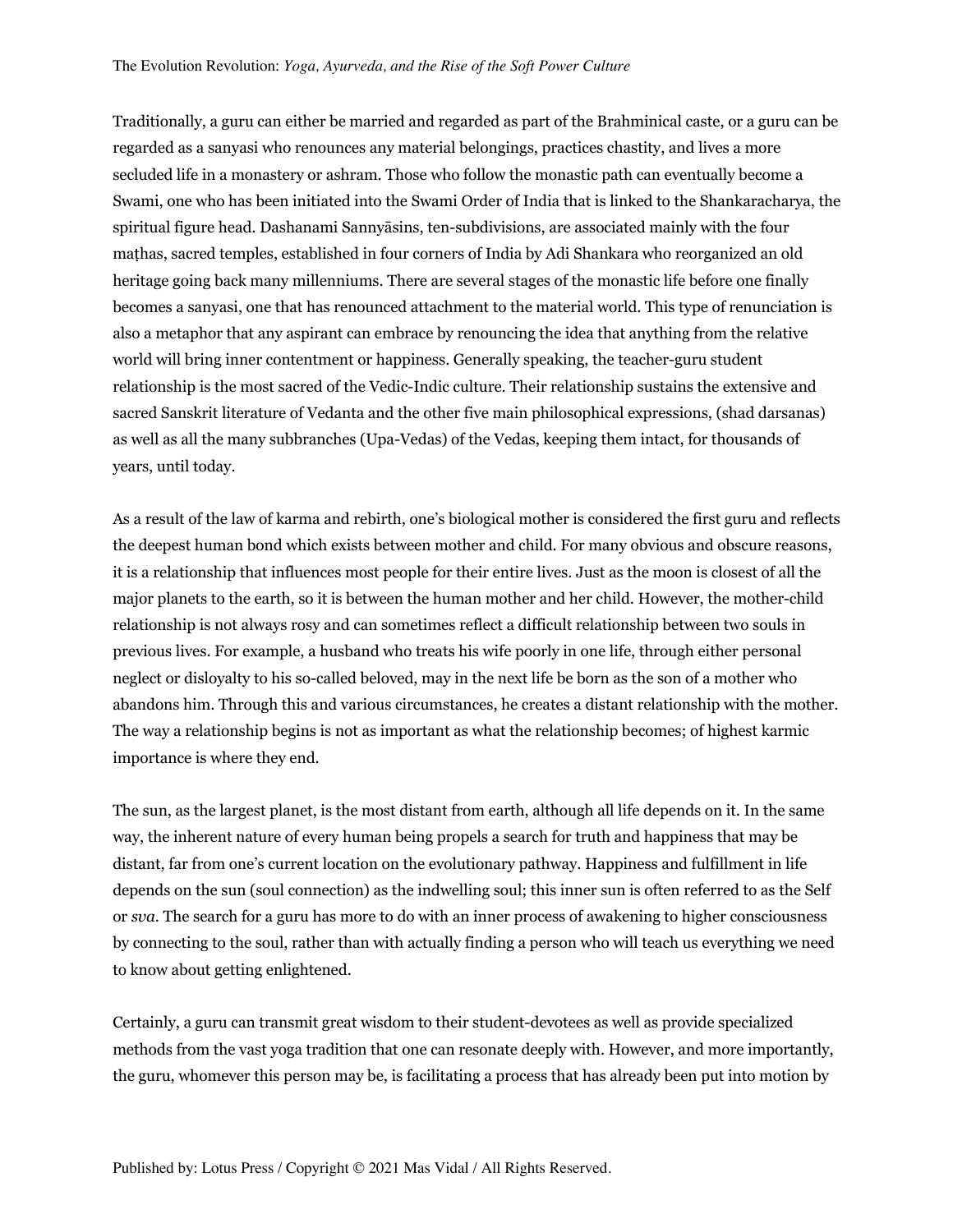the aspirant's own search for truth. A well-known saying resonates with this point, "When the student is ready, the teacher appears."

It is the guru–shishya (disciple) tradition, or parampara, that has preserved the profound body of yogic knowledge the world has come to know. In a complex world with many different priorities, it's important to understand that becoming a sanyasi (monastic) and striving towards attaining samadhi (enlightenment) are two very separate things. Taking vows of renunciation does not guarantee one enlightenment, regardless of the courage required to choose such a life, the sanyasi still must work for liberation just as does the householder (grihastha), although the vows and the lifestyle between a householder and a monk will differ substantially. Anyone can live an evolutionary life if it includes a balanced blend of adhering to practical selfcare practices, family and social responsibilities, work, and career and equally integrates spiritual disciplines. The spiritual path is equated with one's inner relationship with God and requires commitment, concentration, and consistency. In other words, one can follow the path as taught by a guru and their lineage while living in the ashram or living in the world. Regardless of the path one chooses, the world is the living guru, and this will provide countless opportunities listen to and learn. This is why the guru is highly celebrated in India. Honoring and respecting teachers and elders is a highly regarded custom in Asian cultures because knowledge has always been embraced with reverence as an essential part of moving towards enlightenment.

India each year honors the Guru with one of its many important festivals on the full moon day in the month of Ashadha, correlated to the early monsoon period and around the summer solstice. Originally, the Guru Purnima day was marked to honor Veda Vyasa, author of the Mahabharata, son of Sage Parashara, however, the event now honors all gurus. Sage Parashara was raised by his grandfather Vasishtha (Guru of Rama of Ayodhya). Sage Parashara authored one of the most comprehensive texts on Jyotish (Vedic Astrology) called Brihat Parasara Hora Shastra. One of the main guru mantras, *Sri Gurave Namaha*, is a homage to the guru. The term *Sri* is a prefix used to purify the name of any person and is connected to the Goddess Lakshmi. *Gu* refers to darkness or the cave of the heart, *ru* means to remove with light, *Na* is negation, and *Ma*, is me or mine. This mantra offers reverence to the guru and explains that negativity is overcome with the light of pure consciousness.

The opening of the heart center (chakra) signifies the initial glimmer of light that invokes the dormant (unconscious) person as they begin the gradual movement towards conscious living. This energetic movement awakens one's power of inquiry (vichar) into the nature of one's existence. It is considered a blessing when anyone experiences this as it represents a break from the regressive patterns of conditioned consciousness towards a new evolutionary life. These inner experiences are sacred and should be kept private or shared only directly with the guru or spiritual counselor otherwise they lose their upward momentum. Inner experiences can take many years and even lifetimes before they manifest and for this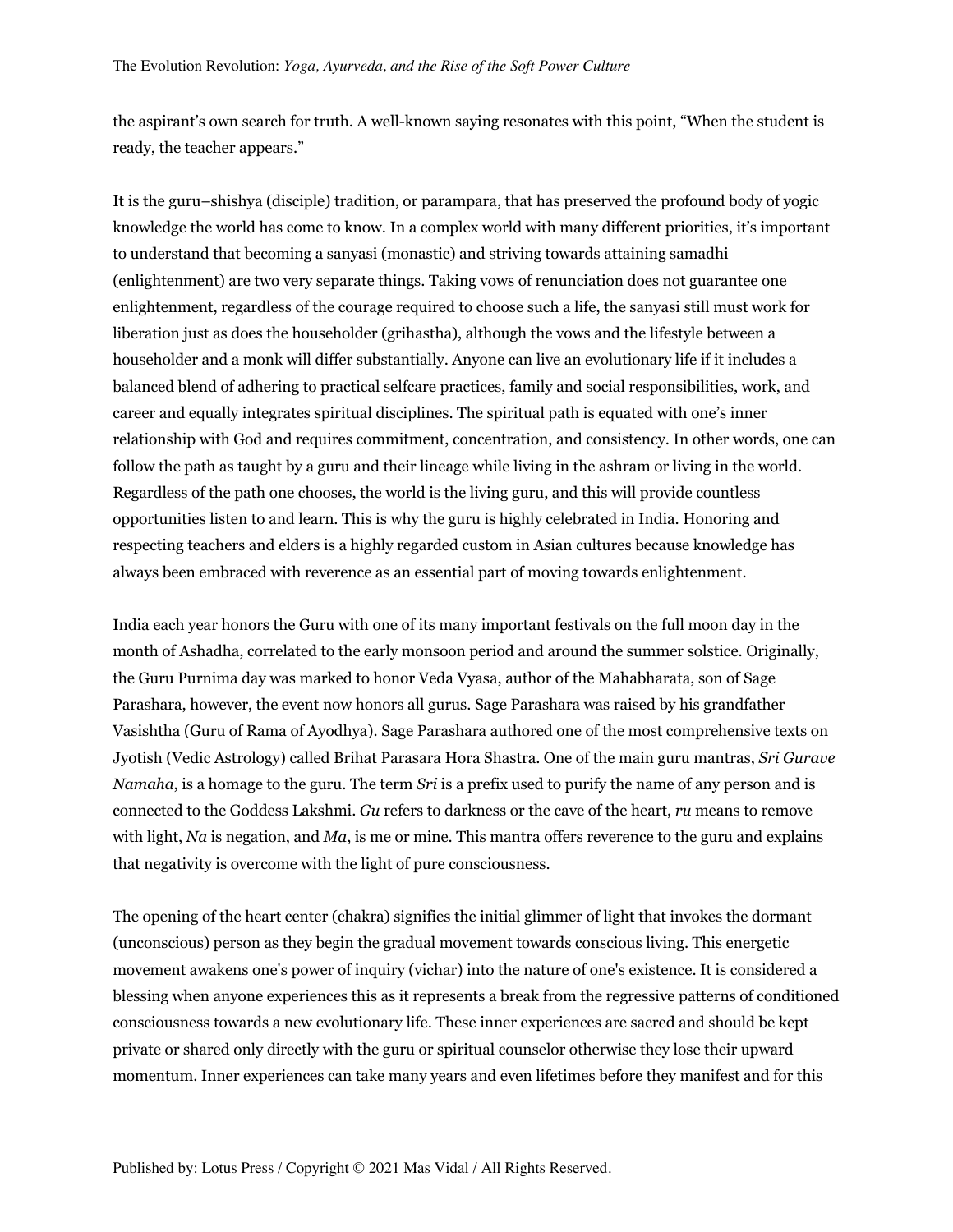reason one must continue to strive consistently in their meditations and spiritual practices, otherwise the momentum is lost.

I often refer to these experiences as "spiritual candies," gifts presented to us by Goddess Lakshmi to encourage us to keep ascending our consciousness through increasing devotion and knowledge for the Divine in all living things. One never knows when these spiritual primers will occur and it does not guarantee the discovery of a Sat-Guru immediately, the presence of the supreme Guru who takes responsibility for the soul. The guru initiation may not take place until the aspirant has attained some harmony with nature, with their own body, and with other lifestyle principles as taught in ayurveda. The guru comes when the aspirant is ready to become a disciple, one who is devoted to their spiritual evolution, when the end of the path to liberation is near. The guru alone is not enough; the guru relies on the disciple to eventually develop the understanding that the entire world is part of their evolutionary process, that it is a projection of one's own mind and reflects one's current state of consciousness.

One's silent inner prayers transform from pleas into a powerful grace that beckons. These inner prayers become a kind of surrender and a call for inner change. That supreme guru is within, guiding the devotee's consciousness through intuitive glimpses of truth as the witness (sakshi), enlivening the inner guru into all the moments of life. It is also true that such awareness can be aided by cultivating a relationship with an outer guru (in physical form or not) and nurtured through attunement to the guru in the present moment. As Vedanta proclaims, nothing else exists but the present moment and the more conscious one can become, the greater the supreme Reality alone will exist as pure consciousness. The entire world process is thus dismantled to reveal the One supreme Reality behind all matter and all living things. Violence to any aspect of the world does not hurt the world as much as it hurts you. "One who possesses this Art of Living is a Rishi, all the world harmonizes with them, they are met with no obstacles, because they keep themselves in accord with the One."2

<sup>2</sup> Swami Rama Tirtha, *In the Woods of God Realization, Notebook VII* (Swami Rama Tirtha Pratisthan, Lucknow, India).